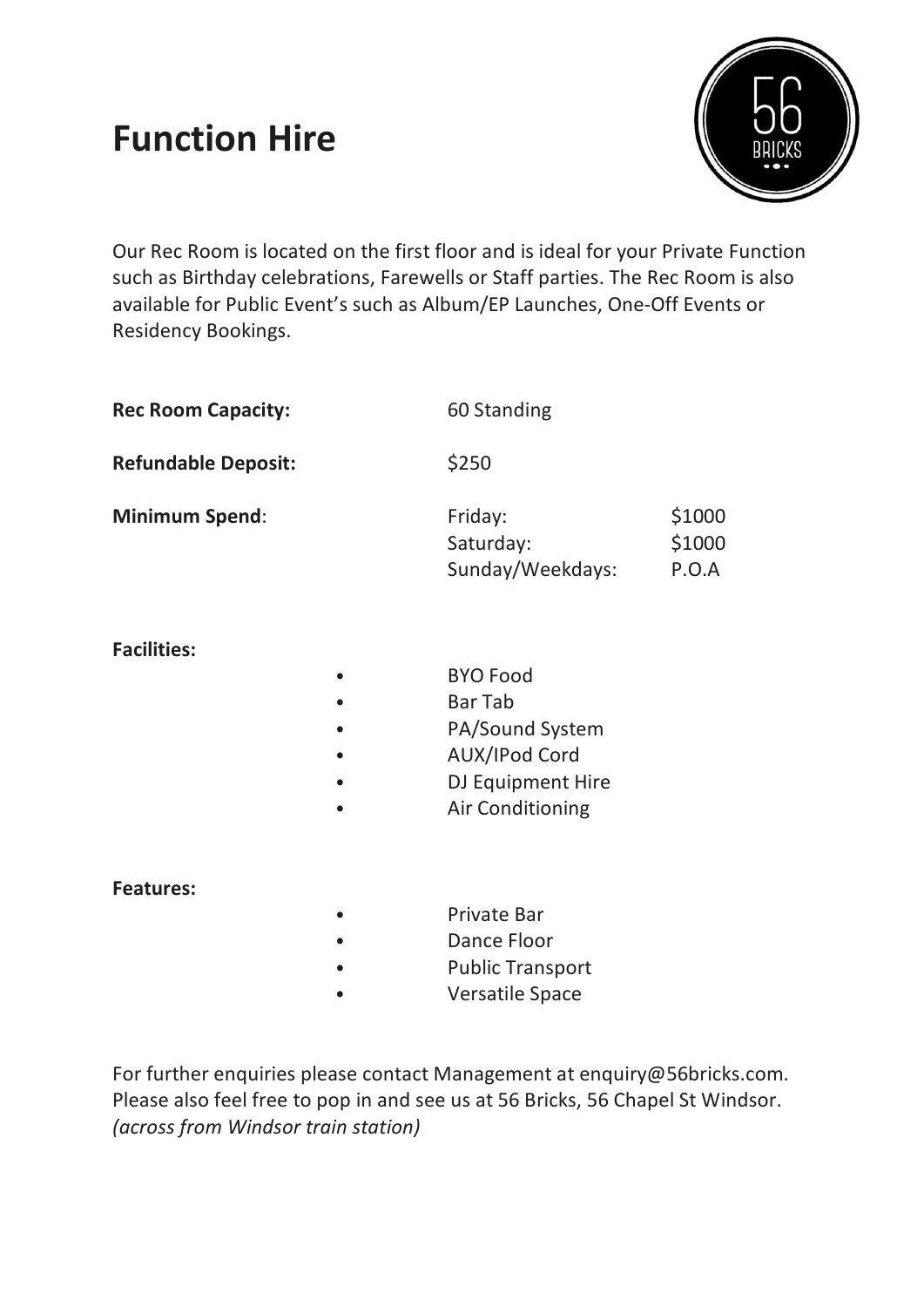## **Booking Terms and Conditions**

### ⦁ **Capacity**

Our first floor Rec Room has standing capacity for 60 people. Seating can also be arranged to suit your function needs. Please note management and security have the right to call full house when deemed necessary.

### ⦁ **Confirmation**

A deposit of \$250 is required to confirm your booking. There is no additional room hire fee. Final numbers must be confirmed 48 hours prior to your function.

#### ⦁ **Payment**

Bar tabs are to be settled on the day/night of the function.

### ⦁ **Duration**

The venue is licensed until 1am Monday to Saturday and until 11pm on Sundays. The venue can be made available on the day of the function if set up is required after 4pm.

#### **Cancellation**

Cancellations must be made in writing, and if made less than 21 days prior to the function any deposit will be made forfeit.

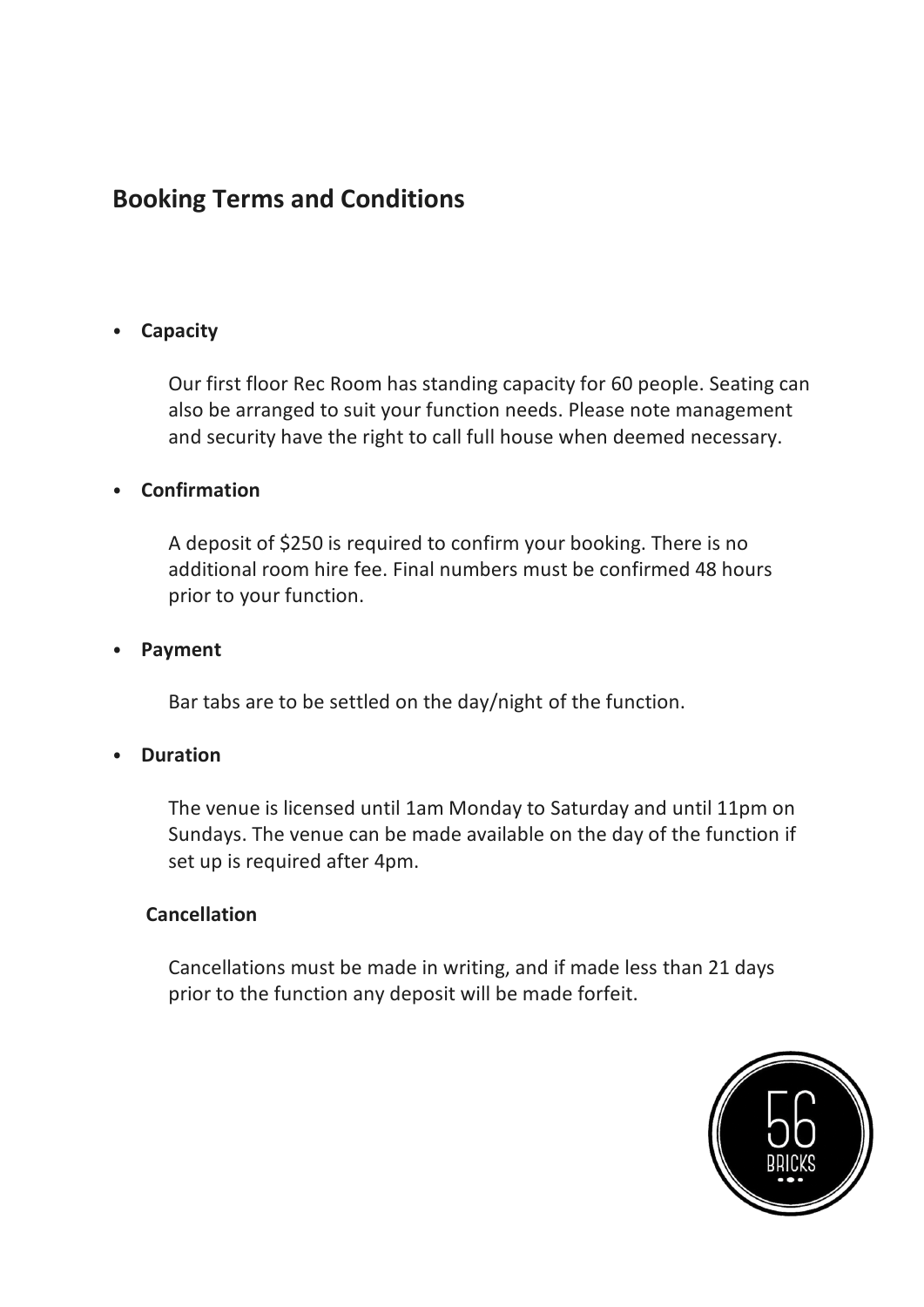# **Venue Hire**



Our RNB & Hip-Hop Party Bar is located in the thriving suburb of Windsor. The Venue is set over two levels. First floor is ideal for your Private Function such as Birthday celebrations, Farewells or Staff parties. The Main Bar is also available for Private Event's Mid week (Mon-Thurs) such as X-mas parties, One-Off Events or Corporate Bookings.

| <b>Venue Capacity:</b>     | 100+ Standing                                 |                                                                                              |
|----------------------------|-----------------------------------------------|----------------------------------------------------------------------------------------------|
| <b>Refundable Deposit:</b> | \$250                                         |                                                                                              |
| <b>Minimum Spend:</b>      | Mon-Thurs:<br>Friday:<br>Saturday:<br>Sunday: | \$2000 (Entire Venue)<br>\$2000 (Function Room Only)<br>\$2000 (Function Room Only)<br>P.O.A |
| <b>Facilities:</b>         |                                               |                                                                                              |

| <b>BYO Food</b>         |
|-------------------------|
| Bar Tab                 |
| DJ Hire                 |
| PA/Sound System         |
| <b>AUX/IPod Cord</b>    |
| DJ Equipment Hire       |
| <b>Air Conditioning</b> |

### **Features:**

| $\bullet$ | <b>Private Bar</b>      |
|-----------|-------------------------|
| $\bullet$ | Dance Floor             |
| $\bullet$ | <b>Public Transport</b> |
|           | <b>Versatile Space</b>  |